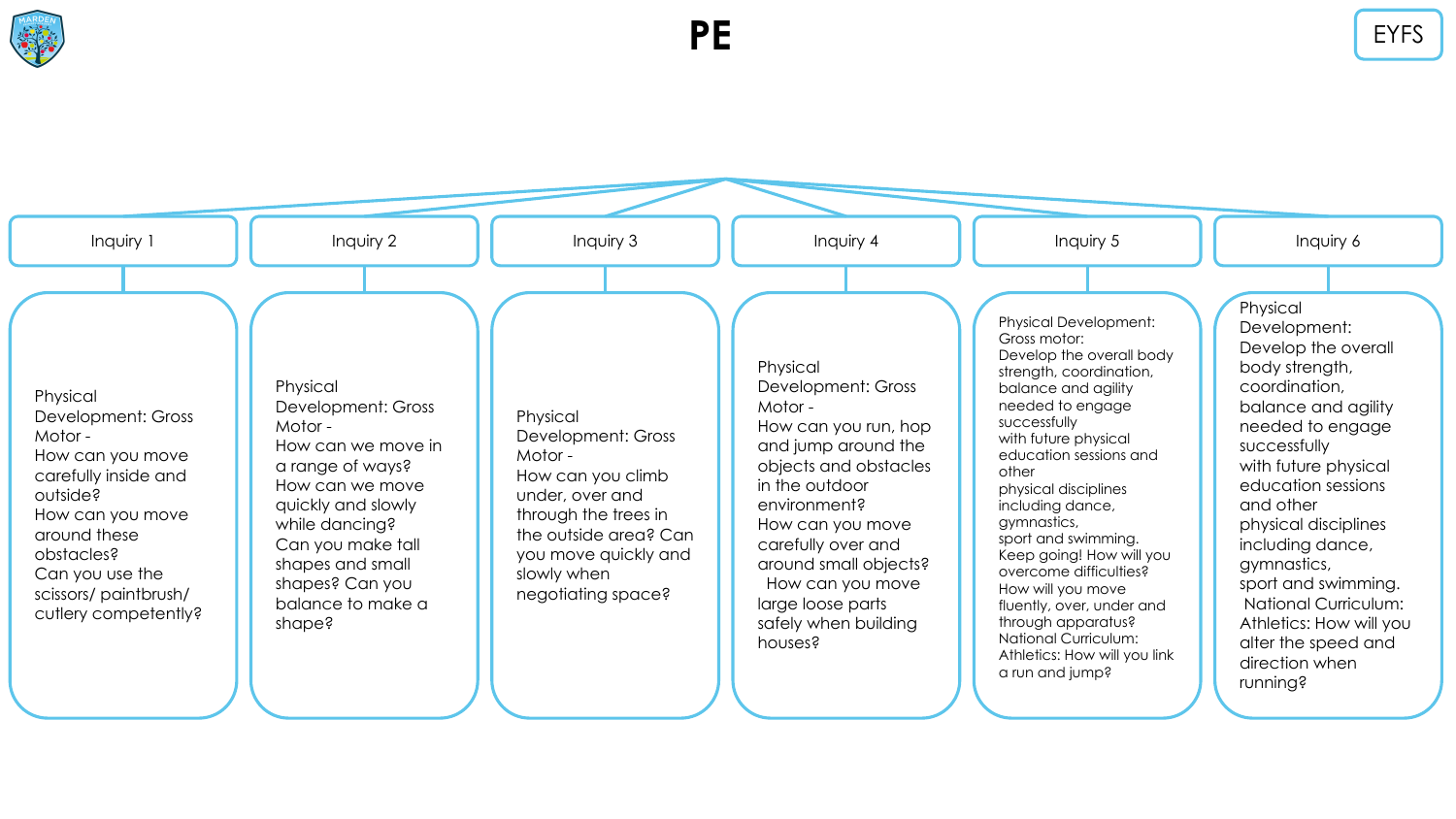**Invasion** *-Develop fundamental movement skills in a variety of games. -Engage in competitive situations with some attacking and defending skills. -Become increasingly competent and confident with fundamental movement skills. -Develop simple tactics in game situations.* -To practice basic movements including running, jumping, throwing and catching. -To begin to engage in competitive activities. -To experience opportunities to improve agility, balance and coordination. -To recognise rules and apply them in competitive and cooperative games. -Use and apply simple strategies for invasion games. -Preparing for, and explaining reasons why we enjoy, exercise **Dance** *-Extend coordination, flexibility and balance. -Perform short, simple movement patterns. -Watch others and say what they liked about a performance. -Become increasingly confident in simple body actions and shapes. -Choose and develop simple actions independently and apply to movement pattern.* -Respond to a range of stimuli and types of music. -Explore space, direction, levels and speeds. -Experiment creating actions and performing movements with different body parts. -Able to build simple movement patterns from given actions. -Compose and link actions to make simple movement phrases. .<br>-Respond appropriately to supporting concepts such as canon and levels. **Gymnastics** *-Mastering basic movements and developing agility, balance and coordination. -To extend performance in movement patterns and sequences. -Mastering basic movements and develop agility, balance and coordination. -Extending performance in movement patterns and sequences.* -Identify and use simple gymnastics actions and shapes. -Apply basic strength to a range of gymnastics actions. -Begin to carry basic apparatus such as mats and benches. -To recognise actions and link. -To perform a variety of basic gymnastics actions showing control. -To introduce turn, twist, spin, rock and roll and link these into movement patterns. -To perform longer movement phrases and link with confidence. **Net and Wall -***Extend co-ordination for hitting. -Participate in simple sending and receiving games. -Score points through sending balls using hitting skills to correct areas. -Extend co-ordination to send and return balls. -Participate in simple sending and receiving games. -Score points through sending balls using hitting skills to correct areas.* -Able to send an object with increased confidence using hand or bat. -Move towards a moving ball to return. -Sending and returning a variety of balls. -Develop sending skills with a variety of balls. -Track, intercept and stop a variety of objects such as balls and beanbags. -Select and apply skills to beat opposition. **Striking and Fielding** *-Extend agility and coordination through throwing, catching and retrieving. -Participate in simple hit, catch and run games. -Score points through sending balls and running. -Extend agility and coordination through throwing, catching and retrieving. -Participate in simple hit, catch and run games. -Score points through sending balls and running.* -Able to hit objects with hand or bat. -Track and retrieve a rolling ball. -Throw and catch a variety of balls and objects. -Develop sending and receiving skills to benefit fielding as a team. -Distinguish between the roles of batters and fielders. -Introduce the concept of simple tactics. **Athletics** *-Engage in competitive activities against self and others. -Master basic running, jumping and throwing skills.* -Pupils will begin to link running and jumping. -To learn and refine a range of running which includes varying pathways and speeds. -Develop throwing techniques to send objects over long distances. Inquiry 1 | | Inquiry 2 | | Inquiry 3 | | Inquiry 4 | | Inquiry 5 | | Inquiry 6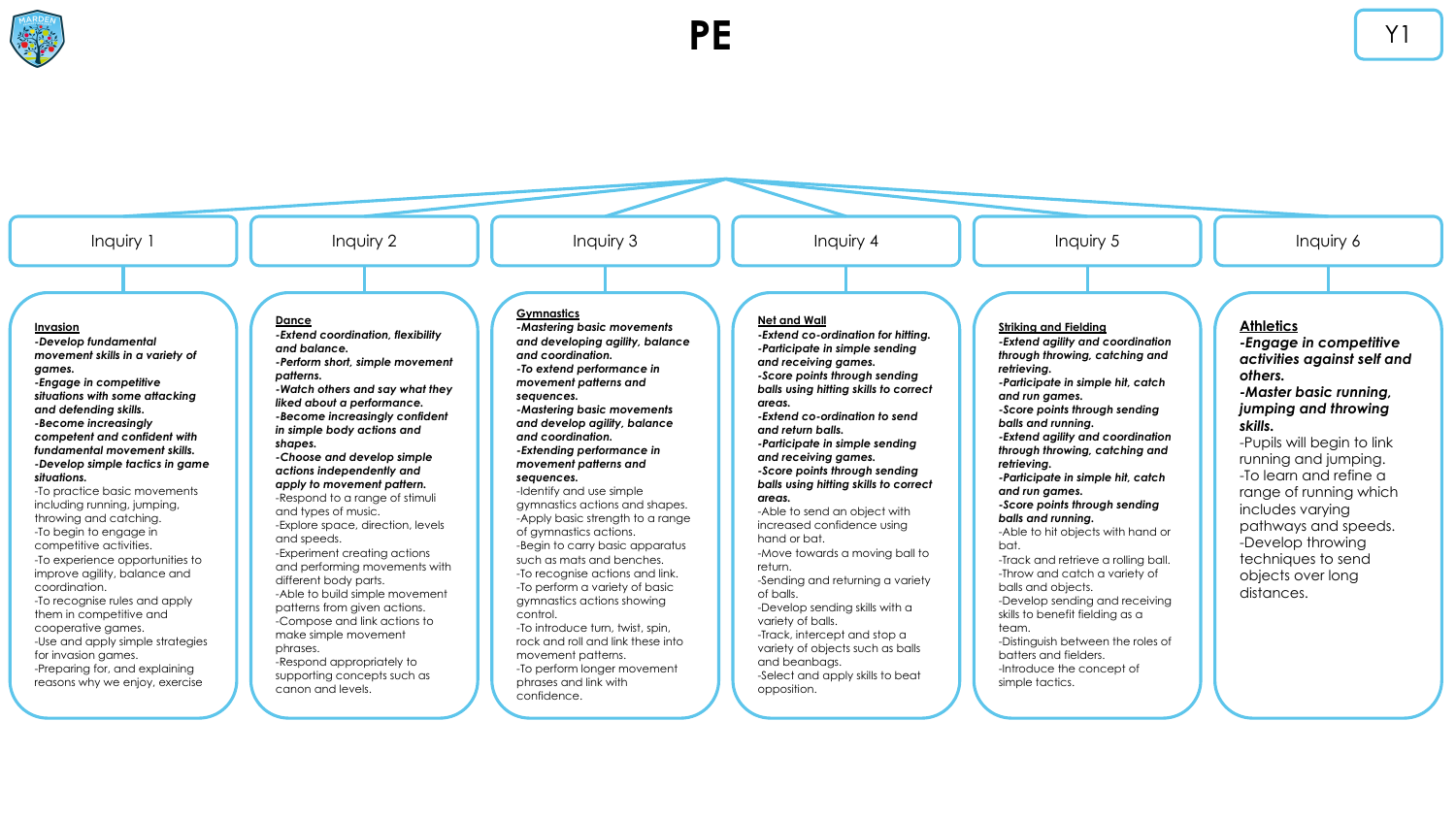



**PE** Y2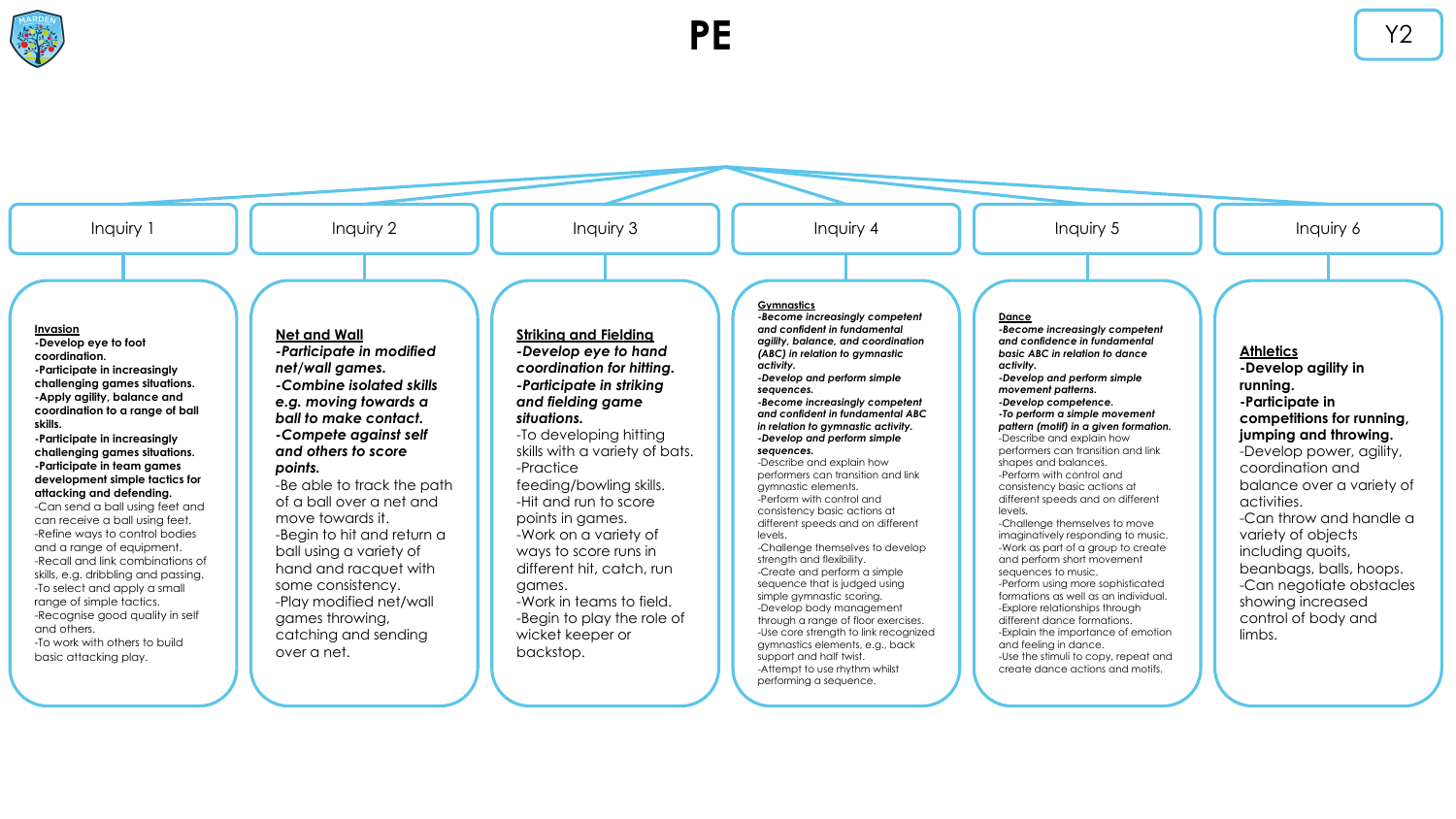

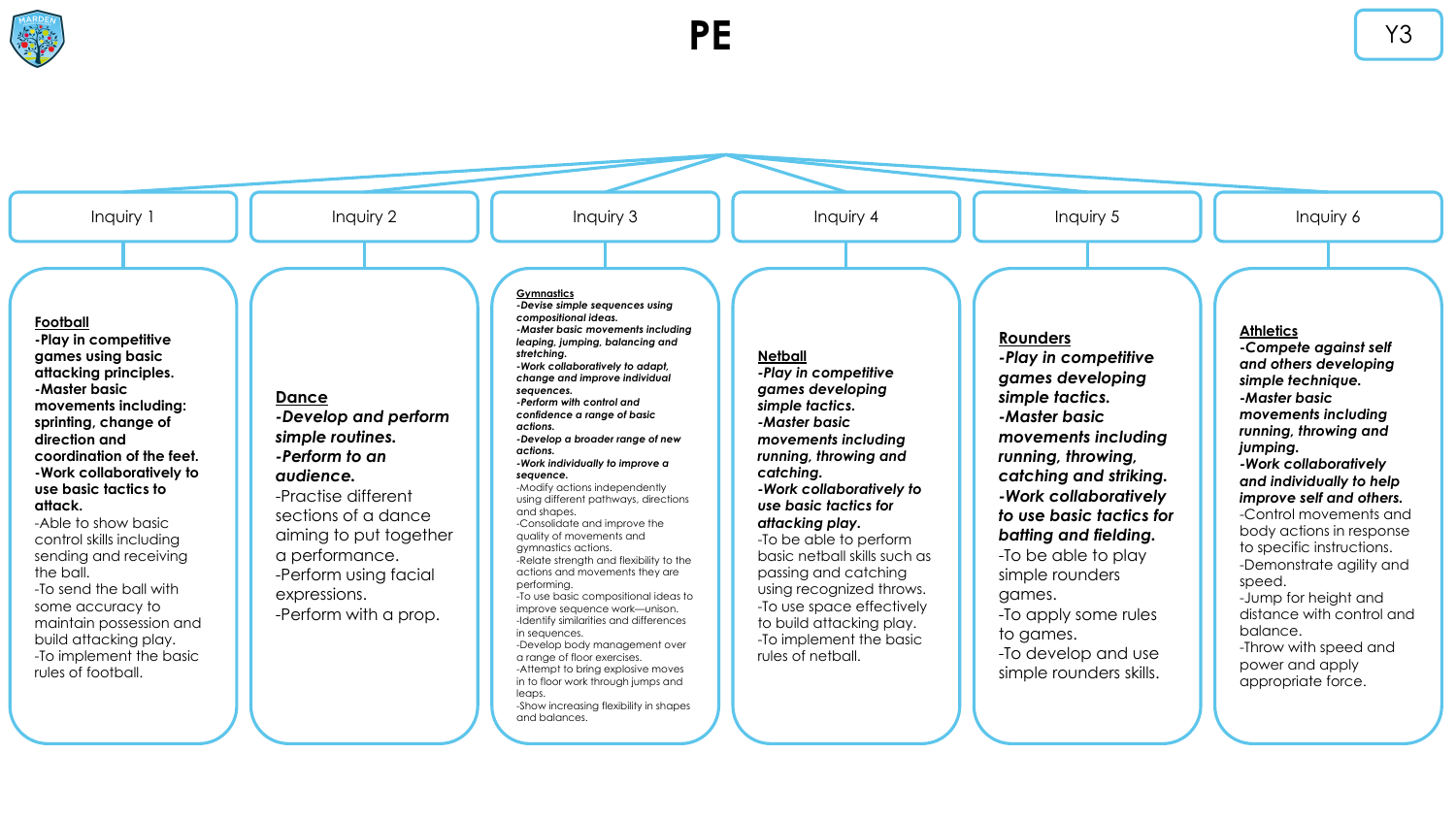

**PE** Y4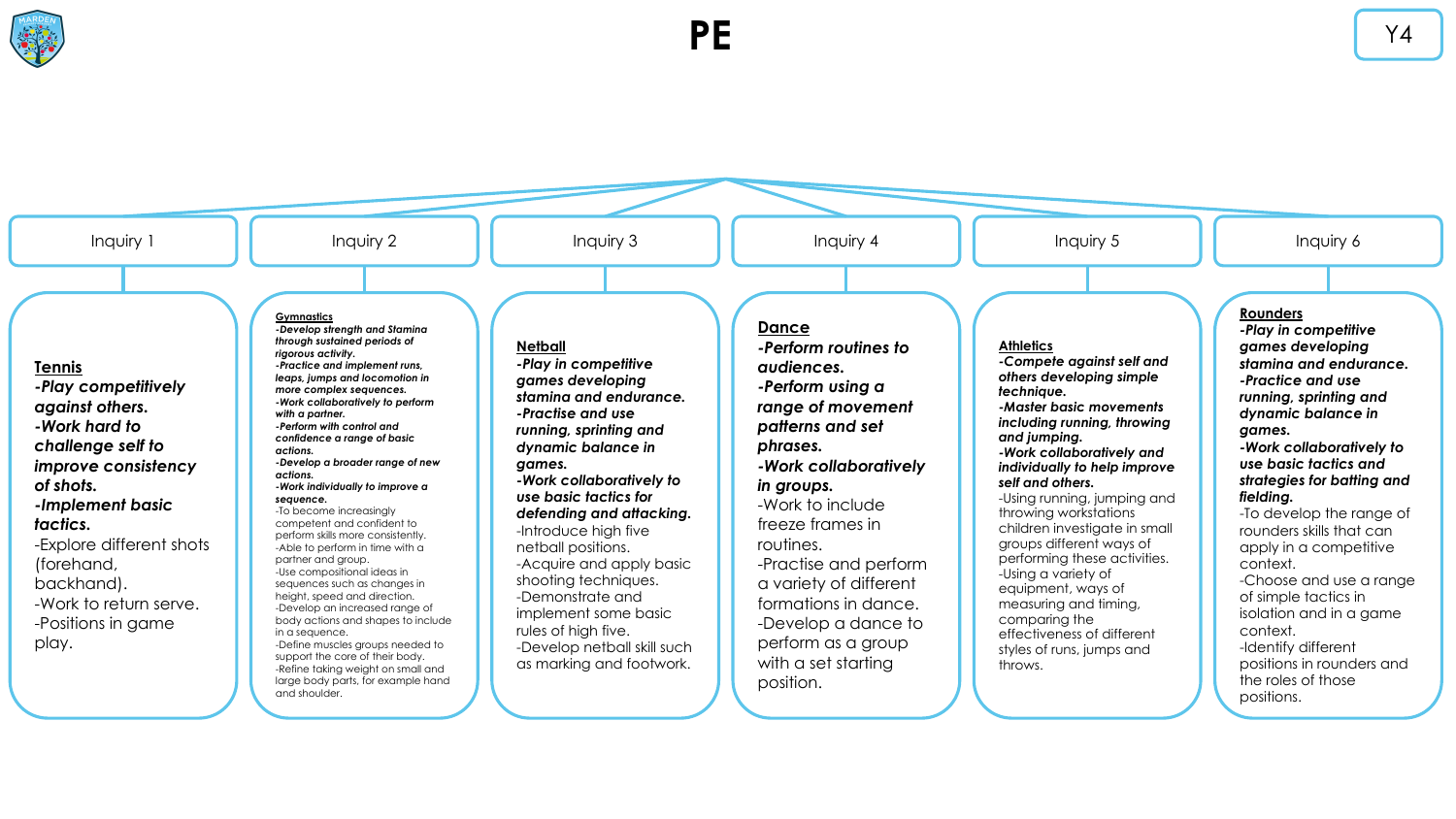

actions.

**PE** Y5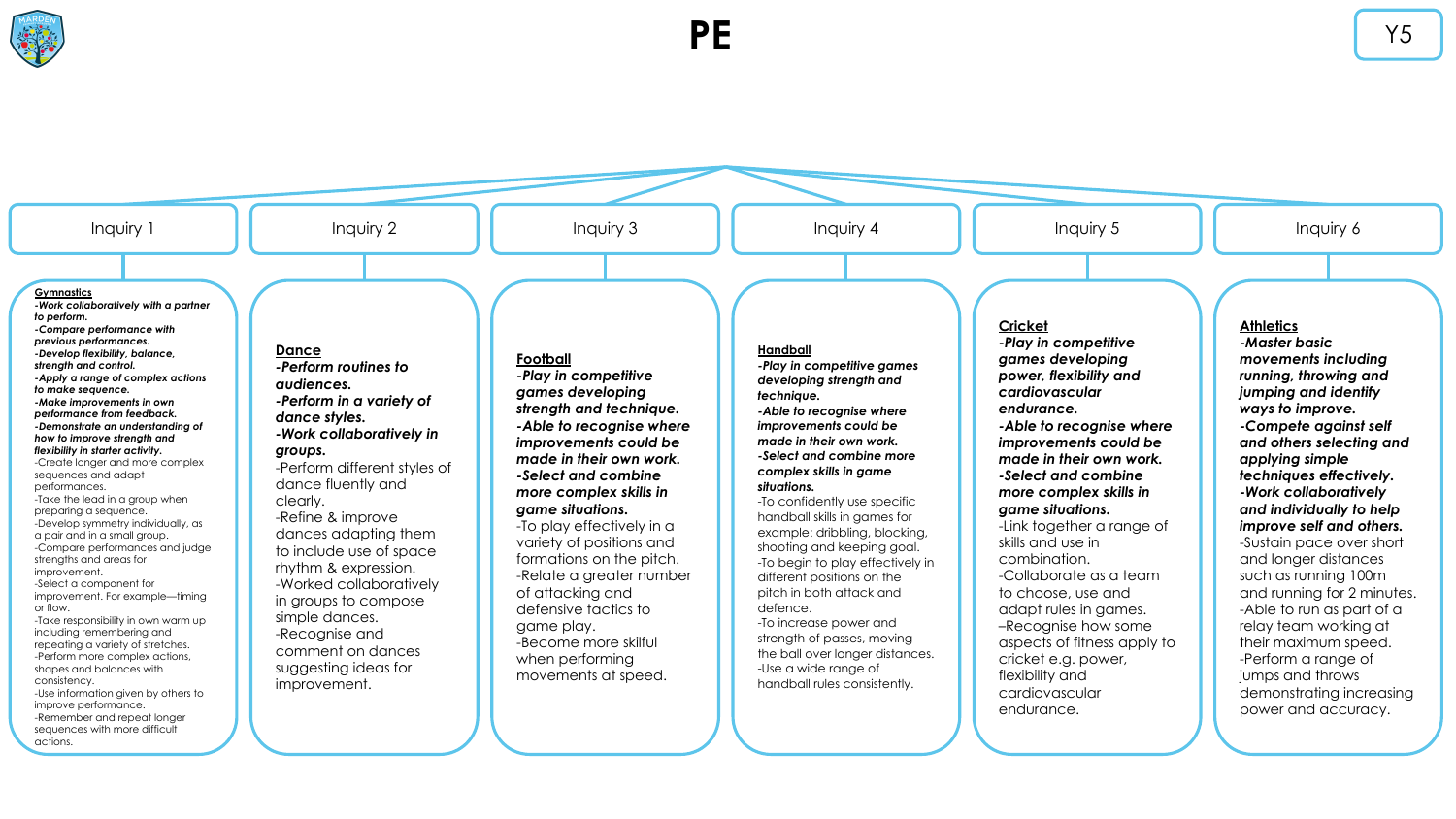